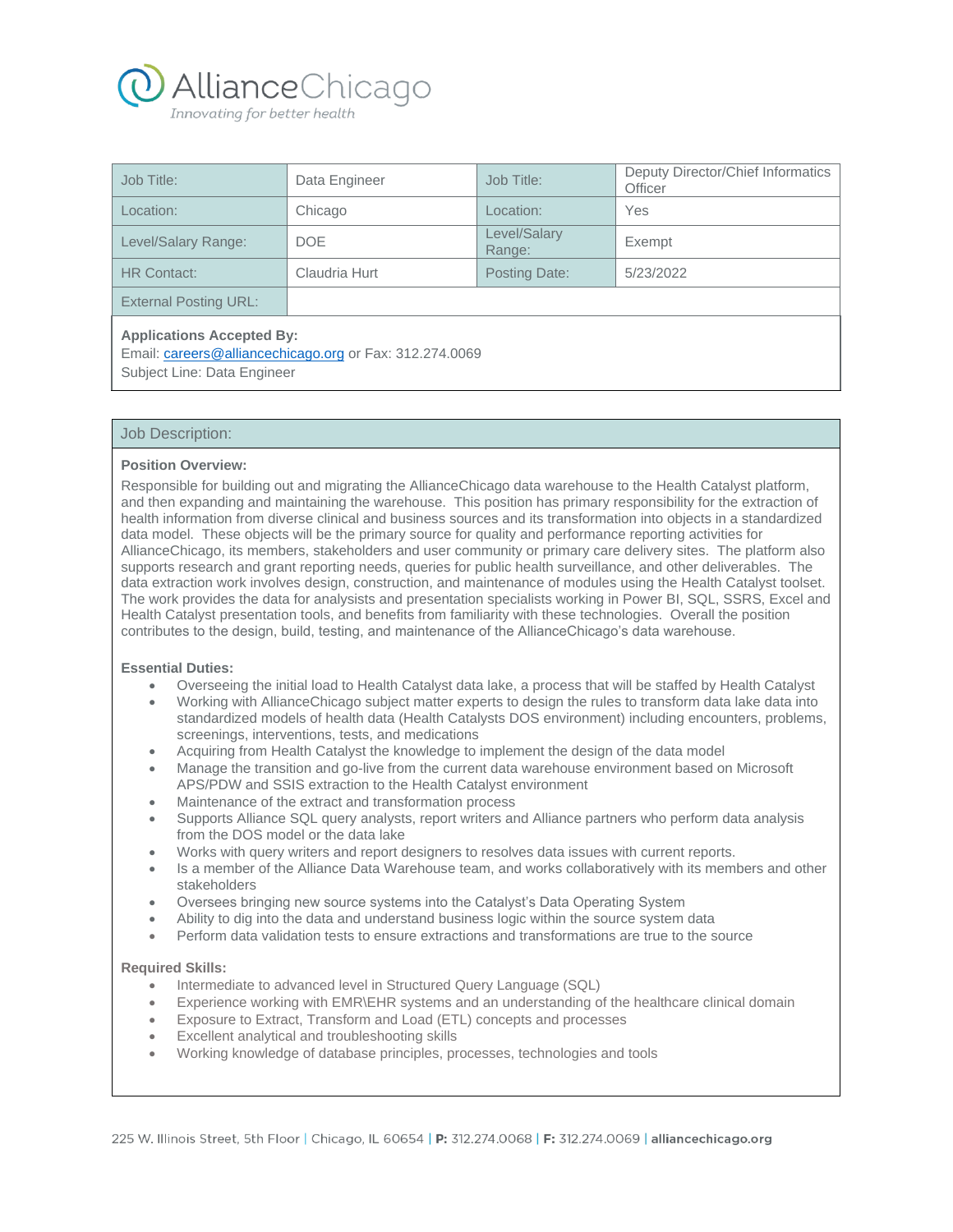# **Other Requirements:**

- Flexibility and ability to work with individuals of diverse backgrounds and educational levels
- Ability to function in a collaborative and collegial environment as a team player.
- Ability to coordinate and communicate effectively with other team members
- Ability to generate trust and build alliances with coworkers
- Self-motivated; comfortable working under general direction
- Strong sense of customer service to consistently and effectively address client needs
- Ability to work in variety of settings
- Detail oriented; highly organized; ability to prioritize and set expectations
- Strong technical writing skills and written communications skills
- **Strong Analytical skills**
- Ability to work independently to organize work in a manner that ensures accuracy and efficiency
- Familiarity with agile development process.

#### **Education:**

• Bachelor Level preparation in computer, mathematical, information sciences or equivalent training – Master Level Preferred

#### **Experience/Years:**

- At least three years of experience with Microsoft SQL Server 2008 or higher including SSIS and SSAS, and familiarity with the MS BI stack. Familiarity with other data, analytic and reporting tools
- 5-8 years of experience in computer science or information science related field
- Experience with Relational Databases and data mining
- Computer simulation and modeling of workflows a plus

## **Working Conditions:**

- General office setting, extensive telephone and desk work at computer terminal
- May be required to lift, carry, bend, reach and stand with parcels up to 25 lbs.
- Will work in a close multidisciplinary team environment
- May interface with clients in various settings and may be working during on-site visits in clinical environments where medical equipment, chemicals and where communicable diseases and certain pathogens are present.

## **ORGANIZATIONAL OVERVIEW:**

Founded by four partner Community Health Centers in 1997, AllianceChicago's three core areas of focus are Health Care Collaboration, Health Information Technology, and Health Research & Education. AllianceChicago supports the use of HIT to improve quality, efficiency, and access to services in a national network of community Safety Net health care organizations. The mission of AllianceChicago is to improve personal, community, and public health through innovative collaboration.

**ADA Statement:** The Americans with Disabilities Act prohibits discrimination and ensures equal opportunity for persons with disabilities in employment, state and local government services, public accommodations, commercial facilities, and transportation. It also mandates the establishment of TDD/telephone relay services.

**EEO Statement:** AllianceChicago believes that all applicants and employees are entitled to equal employment opportunities and maintains a policy of non‐discrimination with respect to religion, color, sex, sexual orientation, national origin, age, veteran status, marital status, physical or mental disability, or any other legally protected class in accordance with applicable law, except where a bona fide occupational qualification exists. AllianceChicago will comply with all phases of employment including, but not limited to, hiring practices, transfers, promotions, benefits, discipline, and discharge.